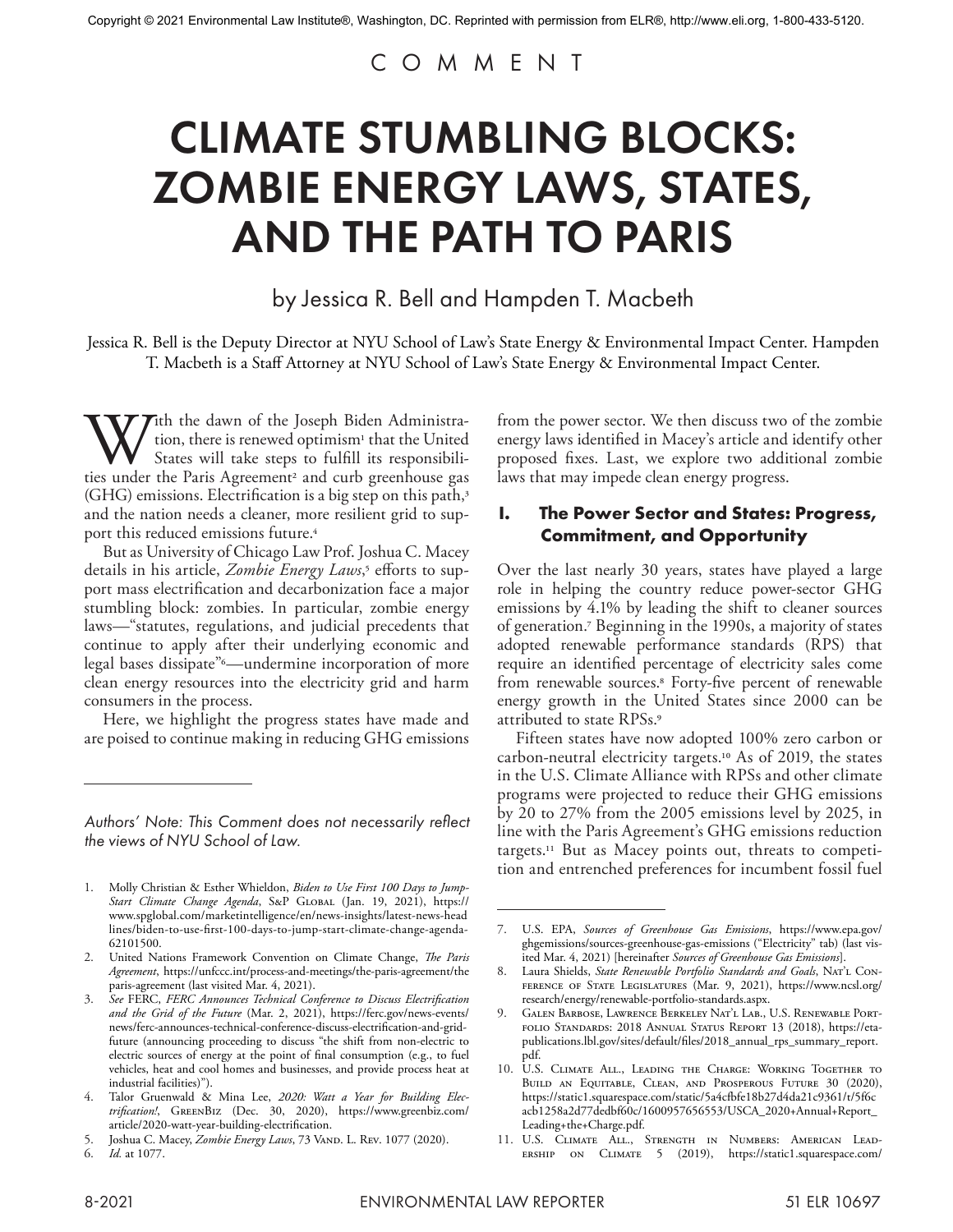generators—in the form of zombie energy laws—threaten this progress.

# **II. Undead or Just Sleeping?**

Macey highlights three "zombie" laws or areas of law that are impeding clean energy competition and progress. These zombies are remnants of an electricity regulatory system that in some ways no longer resembles the modern system, and they now haunt, rather than serve, consumers and the public interest. Two of these zombie energy laws are particularly tied in to the role of states: (A) rate regulation; and (B) certificates of public convenience and necessity.

#### *A. Rate Regulation*

As Macey describes, energy companies have been treated as natural monopolies. Rate regulation—the first zombie law he discusses<sup>12</sup>—was put in place to protect consumers and mitigate potential harms and abuses. State utility commissions are responsible for retail rates, and the Federal Energy Regulatory Commission (FERC) is responsible for rates for interstate sales at wholesale.

State utility commissions have a variety of ways to oversee the utilities they regulate. A utility will seek to recover its costs plus a reasonable rate of return. Of course, however, the devil is in the details of exactly what costs should be passed on to ratepayers, and what kind of return is reasonable.13

Under the Federal Power Act, FERC evaluates rates to ensure they are just and reasonable and not unduly discriminatory.14 Rates were traditionally set based on a utility's cost of providing service. Now, FERC will grant a utility market-based rate authority if that company can demonstrate it lacks or has adequately mitigated market power in the relevant area.15

FERC also regulates interstate transmission. In a series of orders, FERC implemented open access requirements, requiring transmission-owning utilities to provide transmission service on their systems on a nondiscriminatory

12. Macey, *supra* note 5, at 1106.

basis.16 Also, FERC has encouraged the formation of regional transmission operators and independent system operators (RTOs/ISOs), independent grid operators that administer wholesale power markets and plan and run the transmission system. These actions by FERC, along with a push to separate generation and transmission, have moved toward a more competitive power system.

However, the market is far from perfect. For example, Macey discusses uneconomic self-scheduling, a practice by which the owners of coal-fired generation will submit a below-cost bid into the wholesale power market to ensure that the coal plants are selected to run.17 This may be required from an engineering standpoint—a coal-fired generator cannot start up quickly—but it can also occur when the plant owner knows it will recover its costs from captive retail ratepayers and is therefore indifferent to the market price.

One solution Macey offers is for FERC to prohibit generators that benefit from retail rate regulation from participating in wholesale markets.18 The reality is, though, that there are large parts of the country where traditional rate regulation remains standard, including in RTOs/ ISOs where this kind of uncompetitive behavior is likely occurring—the Midcontinent Independent System Operator (MISO) and the Southwest Power Pool (SPP).19 Disallowing the participation of these generators does not seem realistic. These uneconomic coal plants are the scariest zombies, not necessarily rate regulation.

State utility regulation can be awakened to curb these anticompetitive practices that hinder clean energy progress.20 State utility commissions have numerous tools available to them to reevaluate how they oversee and regulate utility ratemaking.21 There is a lot of work to be done at the state regulatory and legislative level.<sup>22</sup>

static/5a4cfbfe18b27d4da21c9361/t/5df78938e7c320168ad2e19a/1576 503687285/USCA\_2019+Annual+Report\_final.pdf.

<sup>13.</sup> *See* Scott Hempling Att'y at Law LLC, *What "Regulatory Compact"?*, (Mar. 2015), https://www.scotthemplinglaw.com/essays/what-regulatorycompact. By way of example, North Carolina Attorney General Josh Stein and other parties recently settled with Duke Energy over the question of whether customers alone—or Duke as well—will bear the costs of environmental penalties and cleanup costs stemming from Duke's toxic coal ash. Press Release, N.C. Att'y Gen., Attorney General Josh Stein: Duke Energy Customers to Save Over \$1.1 Billion Under New Coal Ash Settlement (Jan. 25, 2021), https://ncdoj.gov/attorney-general-josh-stein-dukeenergy-customers-to-save-over-1-1-billion-under-new-coal-ash-settlement/. This comes after litigation where retail customers were initially saddled with the full cleanup costs. Intervenor-Appellant Attorney General's Brief, North Carolina Utilities Commission v. Attorney General Stein 2, 4 (N.C. 2019) (No. 271A18 & 401A18), https://www.law.nyu.edu/sites/default/files/NC-Coal-Ash.pdf.

<sup>14.</sup> 16 U.S.C. §824d.

<sup>15.</sup> FERC, *Electric Market-Based Rates*, https://www.ferc.gov/industries-data/ electric/power-sales-and-markets/electric-market-based-rates (last updated Mar. 9, 2021).

<sup>16.</sup> FERC, *History of OATT Reform*, https://www.ferc.gov/industries-data/electric/industry-activities/open-access-transmission-tariff-oatt-reform/historyoatt-reform (last updated Aug. 5, 2020).

<sup>17.</sup> Macey, *supra* note 5, at 1108-09.

<sup>18.</sup> *Id.* at 1124.

<sup>19.</sup> Joe Daniel, *The Billion-Dollar Coal Bailout No One Is Talking About: Self-Committing in Power Markets*, Forbes (May 28, 2019, 7:30 AM), https:// www.forbes.com/sites/energyinnovation/2019/05/28/the-billion-dollarcoal-bailout-nobody-is-talking-about-self-committing-in-power-markets/ ("Compared to SPP and MISO, PJM and ERCOT had fewer, but still, some bad actors who engaged in self-committing to the detriment of their customer's wallets.").

<sup>20.</sup> To the extent that state commissions try to implement protectionist, discriminatory rates, the filed rate doctrine provides an avenue for challenge. Nantahala Power & Light Co. v. Thornburg, 476 U.S. 953 (1986).

<sup>21.</sup> Joe Daniel et al., Union of Concerned Scientists, Used, but How Useful? How Electric Utilities Exploit Loopholes, Forcing Customers to Bail Out Uneconomic Coal-Fired Power Plants 30- 31 (May 2020) [hereinafter Usen, BUT How UseFUL?], https://www. ucsusa.org/sites/default/files/2020-05/Used%20but%20How%20Useful%20May%202020.pdf (discussing investigations by regulators in Minnesota and Missouri).

<sup>22.</sup> For example, South Carolina, a traditionally regulated state, has pushed Dominion to retire coal generators earlier than previously planned. The Editorial Staff, *Like Dominion's New Coal Phase-Out Plan? Thank SC Regulators*, The Post and Courier (Mar. 6, 2021), https://www.postandcourier. com/opinion/editorials/editorial-like-dominions-new-coal-phase-out-planthank-sc-regulators/article\_497243ce-7b6a-11eb-b90a-2b9a40ff800d.html (noting importance of having "a utility law that doesn't assume that what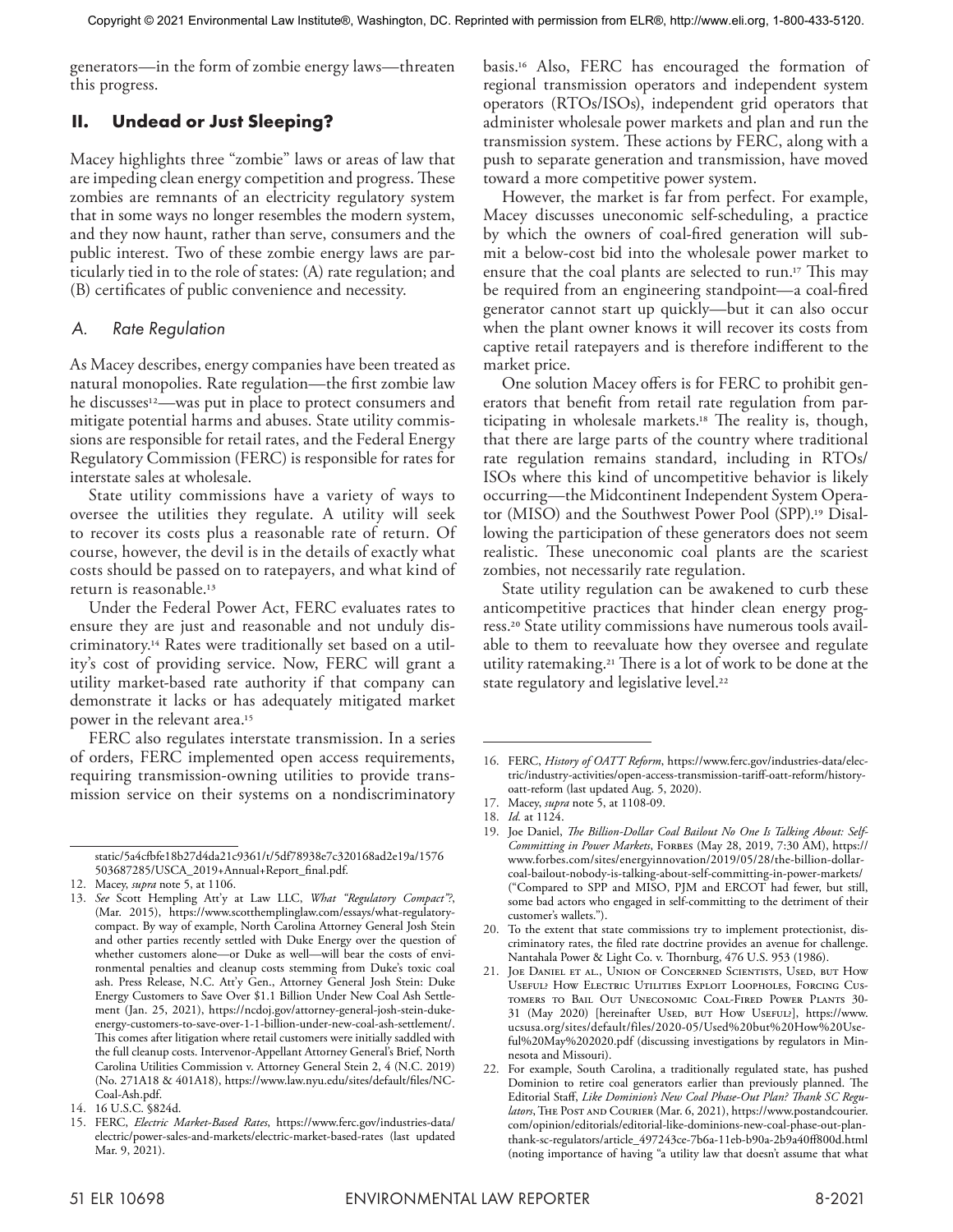We are also generally wary of FERC banning swaths of generators from participating in wholesale markets based on state activity. We have seen in recent years that this is a slippery slope for FERC, as it has categorized state clean energy programs and mandates as market distortions. FERC has engaged in mental gymnastics to create an offer floor to prevent these resources from lowering prices in wholesale capacity markets.<sup>23</sup> But by promoting renewable energy, state programs are taking the external costs of fossil fuel emissions into account and penalizing those resources frustrates state goals and raises costs for consumers.24 We are reluctant to embrace an approach that encourages FERC to do more picking and choosing amongst generators and state policy goals.

That is not to say FERC does not have a role to play here. Wholesale market operators and their market monitors can provide information to support state investigations, as well as examine market design issues that will affect coal unit bidding.25 FERC recently announced a series of market design technical conferences that may be good forums to have these conversations and consider needed reforms.<sup>26</sup>

# *B. Certificates of Public Convenience and Necessity*

Macey's next zombie is certificates of public convenience and necessity rules for building infrastructure—specifically, the doctrine that may impede the transmission buildout that is necessary to support increased clean energy deployment and electrification.27 While interstate sales of transmission capacity are subject to FERC jurisdiction, the siting of the lines requires the approval of each state where the project will be constructed, typically in the form of a certificate of public convenience and necessity.

These projects often face opposition from landowners, as well as local governments. And because the project developer must usually seek approvals from multiple states, developers handle applications, appeals, and opposition on multiple fronts.28 The lines have the potential to deliver cheaper, cleaner power while reducing transmission con-

the monopoly utility wants is always in the best interest of the state and utility regulators who care about something more than utilities' bottom line").

gestion (leading to lower costs generally).<sup>29</sup> These projects also provide local tax revenue and jobs.30

Project developers may be able to mitigate risk of delay or denial by using existing rights-of-way and by appealing to the public interest.31 But some aspects of state law can still be effective obstructions. As Macey points out, there are legal remnants that protect incumbent utilities, such as a requirement that the developer be a "public utility" under state law, that can strike at project viability.<sup>32</sup> In these cases, the state regulators may believe the projects are beneficial and in the public interest, but are bound by state law to deny them.33

Clearly, change is needed, and there are steps that can be pursued within current federal legislative authority.<sup>34</sup> However, we hesitate to go as far as agreeing with Macey that "[r]egulators should not be in the business of secondguessing energy developers' expectations about the profitability of a business venture."35 The downside of employing an approach that relies solely on a developer's analysis can be seen in what FERC has done in the context of natural gas pipelines.36 FERC's review of natural gas pipelines—a process that is still subject to certain state environmental review but is largely consolidated before FERC, unlike transmission siting—unfortunately does not employ a robust needs analysis, allowing need to be demonstrated by a contract to purchase the gas with an affiliate of the developer.<sup>37</sup> FERC approves the vast majority of these projects,<sup>38</sup> locking in a dependence on natural gas. This is a threat to the deployment of clean energy resources and progress toward state GHG emissions reduction goals.

<sup>23.</sup> Calpine Corp. v. PJM Interconnection, LLC, 171 FERC § 61,034 (2020) (Glick, Comm'r, dissenting).

<sup>24.</sup> Sylwia Bialek & Burcin Unel, Inst. for Policy Integrity, Capacity Markets and Externalities: Avoiding Unnecessary and Problematic Reforms i (Apr. 2018), https://policyintegrity.org/files/publications/ Capacity\_Markets\_and\_Externalities\_Report.pdf; Brian E. Frosh et al., *FERC's Effort to Undermine State Clean Energy Policies Cannot Stand*, The HILL (Feb. 21, 2020, 6:30 PM), https://thehill.com/blogs/congress-blog/ politics/484141-fercs-effort-to-undermine-state-clean-energy-policies-cannot.

<sup>25.</sup> Used, but How Useful?, *supra* note 21, at 32-33.

<sup>26.</sup> FERC, Notice of Technical Conference on Resource Adequacy in the Evolving Electricity Sector, Docket No. AD21-10-000 (Feb. 18, 2021), https:// www.ferc.gov/media/ad21-10-000-tech-conf.

<sup>27.</sup> Macey, *supra* note 5, at 1112-13.

<sup>28.</sup> *See, e.g.*, Jeff St. John, *Grain Belt Express Transmission Line Wins Key Legal*  and Policy Battles in Missouri, GREENTECH MEDIA (July 8, 2020), https:// www.greentechmedia.com/articles/read/grain-belt-express-transmissionline-wins-key-battles-in-missouri (discussing Grain Belt Express project).

<sup>29.</sup> *See, e.g.*, Pub. Serv. Comm'n of Missouri, In the Matter of the Application of Grain Belt Express Clean Line LLC, Report and Order on Remand*,* File No. EA-2016-0358 (Mar. 20, 2019) [hereinafter Grain Belt Order], ¶¶ 67-68, at 23, ¶ 77, at 25, ¶ 81, at 26, https://efis.psc.mo.gov/mpsc/filing\_submission/DocketSheet/docket\_sheet.asp?caseno=EA-2016-0358&pagename=.. electronicsubmission.asp&order\_by=&asc\_desc=&hdexhibit=&hdtestimo ny=&hdtranscript=&hdnotices=&page=2.

<sup>30.</sup> *See, e.g.*, *id.* at ¶¶ 105-107, at 32.

<sup>31.</sup> *See, e.g.*, Kaitlyn Schallhorn, *Grain Belt Line Will Include "First of Its Kind" Broadband Infrastructure, Impacting 1M Rural Missourians*, The Mo. Times (Feb. 6, 2020), https://themissouritimes.com/grain-belt-line-will-includefirst-of-its-kind-broadband-infrastructure-impacting-1m-rural-missourians/ (announcing rural broadband expansion initiative along with transmission project).

<sup>32.</sup> Macey, *supra* note 5, at 1099-100, 1102, 1113.

<sup>33.</sup> *Id.* at 1113 (discussing Clean Line Energy); Grain Belt Order, *supra* note 29, at 6 (discussing procedural history wherein four commissioners signed a concurrence that they would have approved application but were compelled to deny it based on lack of statutory authority).

See Avi Zevin et al., Inst. for Policy Integrity, Building a New Grid WITHOUT NEW LEGISLATION: A PATH TO REVITALIZING FEDERAL TRANSmission Authorities (Dec. 2020), https://policyintegrity.org/files/publications/New\_Grid\_Without\_Legislation\_report.pdf.

<sup>35.</sup> Macey, *supra* note 5, at 1085.

<sup>36.</sup> *Id.* at 1085 n.28.

<sup>37.</sup> *See* Comments of the Attorneys General of Massachusetts, Illinois, Maryland, New Jersey, Rhode Island, Washington, and the District of Columbia, Certification of New Interstate Natural Gas Facilities, FERC Docket No. PL18-1-000 (July 25, 2018) at 5-8, https://www.mass.gov/files/ documents/2018/07/26/Multistate%20Comments-FERC%201999%20 PL%20Policy%20Review.pdf.

<sup>38.</sup> Susan F. Tierney, Analysis Group, FERC's Certification of New Interstate Natural Gas Facilities: Revising the 1999 Policy Statement FOR 21st CENTURY CONDITIONS 8 (Nov. 2019), http://www.analysisgroup. com/FERCPipeline.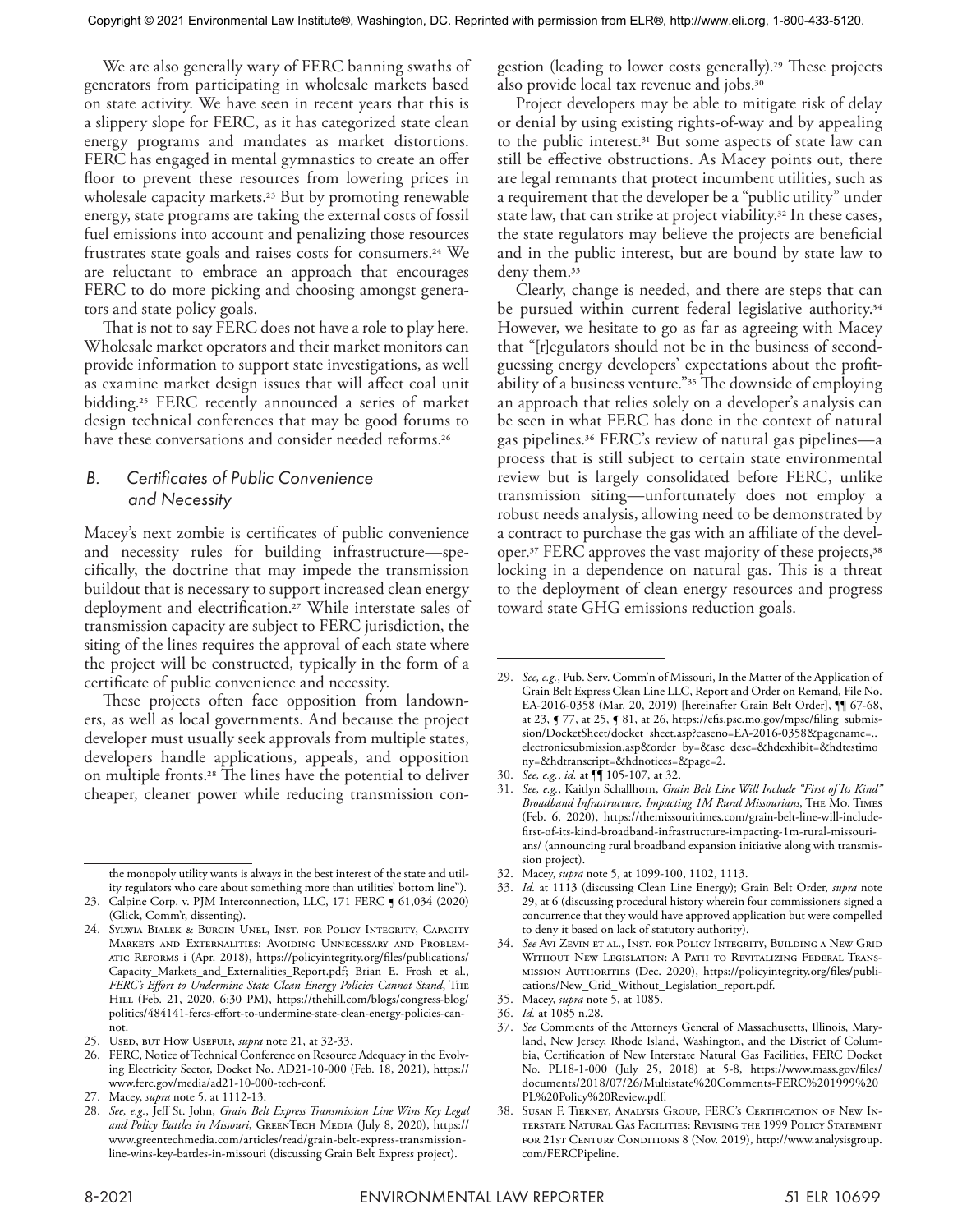Market forces may be particularly ill-equipped to produce the transmission grid needed to promote decarbonization and electrification. Markets do not appropriately value clean power, and thus may not send the right signals. There are some additional places for advocacy in the meantime. For example, the efficiency of the existing transmission grid can be enhanced.39 FERC, RTOs/ISOs, and stakeholders can work to improve the interregional planning process. And incumbents that may not be planning and building (and charging ratepayers) for the right types of transmission projects can be subject to more scrutiny.40

## **III. More Zombie Energy Laws**

In addition to those listed by Macey, other zombie energy laws imperil the clean energy transition and the United States' attempts to hit the Paris Agreement climate goals. Two such other zombies are: (A) laws that promote the development and use of natural gas infrastructure; and (B) a statutory provision that blocks the building of electric vehicle charging stations on federally funded highways.

## *A. Natural Gas Infrastructure Laws*

The conflict between new clean energy commitments and zombie energy laws is particularly fraught in the context of laws that promote the use of natural gas to heat residential buildings.41 Many states that have committed to reduce GHG emissions still have on their books laws that subsidize or require the use of natural gas, which is a source of the short-lived, super pollutant GHG methane, to heat buildings.42

For example, the GHG emissions reduction target of 85% below 1990 emission levels by 205043 included in New York's Climate Leadership and Community Protection Act (CLCPA), adopted in 2019, indicates a "limited role, if any," for natural gas in New York's 2050 energy system.44 But the preexisting Section 30 of the New York Public Service Law (NYPSL) states that providing natural gas to residential customers is in the public interest, restricting residential customers to fuels—including natural gas—they have used in the past and incumbent utilities that have provided that fuel.<sup>45</sup> With natural gas consumption by current residential customers representing more than one-half of New York's 2050 carbon budget, Section 30 of the NYPSL may undermine the state's ability to meet the CLCPA's goals.46 Section 30 of the NYPSL is a zombie energy law that has outlived its original purpose. As states seek to achieve their climate goals, they will have to identify and address these lurking zombies that are a threat to their climate ambitions.47

#### *B. Ban on Economic Activities at Highway Rest Stops*

At the beginning of America's highway building boom in the middle of the 20th century, local businesses near highway rest stops succeeded in securing a ban on almost all economic activity at highway rest stops as a way of protecting them from new competition.<sup>48</sup> Specifically, agreements between the U.S. Department of Transportation (DOT) and state DOTs to construct highway projects are required to contain a clause that prohibits states from permitting "automotive service stations or other commercial establishments for serving motor vehicle users to be constructed or located on the rights-of-way of the interstate system."<sup>49</sup>

The prohibition on service stations and other commercial establishments at rest stops on the federal highway system is a threat to the development of an electric vehicle charging network needed to electrify and clean the transportation sector,<sup>50</sup> the largest sectoral source of GHG emissions.51 Dependable location of electric vehicle charging stations at highway rest stops would ameliorate consumers' range concerns, one of the bigger impediments to greater electric vehicle use and market penetration.52 But the ban on economic activity at rest stops complicates the buildout of an electric vehicle charging network because it encompasses commercially available charging stations for electric vehicles.<sup>53</sup>

<sup>39.</sup> Managing Transmission Line Ratings, 86 Fed. Reg. 6420 (Jan. 21, 2021) (to be codified at 18 C.F.R. pt. 35); Jeffrey Tomich, *Clogged Power Grid Is Blocking Renewables. Here's a Fix*, E&E News (Feb. 25, 2021), https://www. eenews.net/energywire/2021/02/25/stories/1063725979.

<sup>40.</sup> Ari Peskoe, *To Catalyze Transmission Development, End the Utility Protection*  Racket, UTILITY DIVE (Feb. 25, 2021), https://www.utilitydive.com/news/ to-catalyze-transmission-development-end-the-utility-protection-racket/595663/.

<sup>41.</sup> The COMMONWEALTH OF MASS. OFFICE OF THE ATT'Y GEN., PETITION OF the Office of the Attorney General Requesting an Investigation Into the Impact on the Continuing Business Operations of Local Gas Distribution Companies as the Commonwealth Achieves Its 2050 Climate Limits 2 n.2 (June 4, 2020), https://www.mass.gov/doc/ dpu-gas-petition/download.

<sup>42.</sup> *See* Justin Gundlach & Elizabeth B. Stein, *Harmonizing States' Energy Utility Regulation Frameworks and Climate Laws: A Case Study of New York*, 41 Energy L.J. 211, 211 (2020); Jeff Turrentine, *The Natural Gas Industry Has a Methane Problem*, Nat. Res. Def. Council (June 7, 2019), https://www. nrdc.org/onearth/natural-gas-industry-has-methane-problem.

<sup>43.</sup> *Reducing Greenhouse Gas Emissions: Limiting Future Impacts of Climate Change*, N.Y. Dep't of Env't Conservation, https://www.dec.ny.gov/energy/99223.html (last visited Mar. 4, 2021).

<sup>44.</sup> Gundlach & Stein, *supra* note 42, at 224.

<sup>45.</sup> *Id.*

<sup>46.</sup> *Id.* at 225-26.

<sup>47.</sup> Although not clearly characterized as "zombies," state efforts to preempt local bans of new gas infrastructure and hookups are also emerging as threats to goals to move away from fossil fuels. *See* Jeff Brady & Dan Charles, *As Cities Grapple*  With Climate Change, Gas Utilities Fight to Stay in Business, NAT'L PUB. RADIO (Mar. 10, 2021, 12:30 PM), https://www.npr.org/2021/02/22/967439914/ as-cities-grapple-with-climate-change-gas-utilities-fight-to-stay-in-business.

<sup>48.</sup> David Ferris, *EV Chargers at Rest Stops? Not so Fast, Say the Feds*, E&E News (Nov. 27, 2019), https://www.eenews.net/stories/1061656653.

<sup>49.</sup> 23 U.S.C. §111(a).

<sup>50.</sup> Of course, cleaning the transportation sector through electrification depends upon cleaning the underlying electricity system itself. David Roberts, *The Key to Tackling Climate Change: Electrify Everything*, Vox (Oct. 27, 2017, 8:48 AM), https://www.vox.com/2016/9/19/12938086/ electrify-everything.

<sup>51.</sup> *Sources of Greenhouse Gas Emissions*, *supra* note 7, at "Transportation" tab.

<sup>52.</sup> Cameron Smith, *Federal Law Hurting Growth of Electric Vehicle Market*, The HILL (June 24, 2016, 3:31 PM), https://thehill.com/blogs/congress-blog/ energy-environment/284722-federal-law-hurting-electric-vehicle-market.

<sup>53.</sup> *Id.*